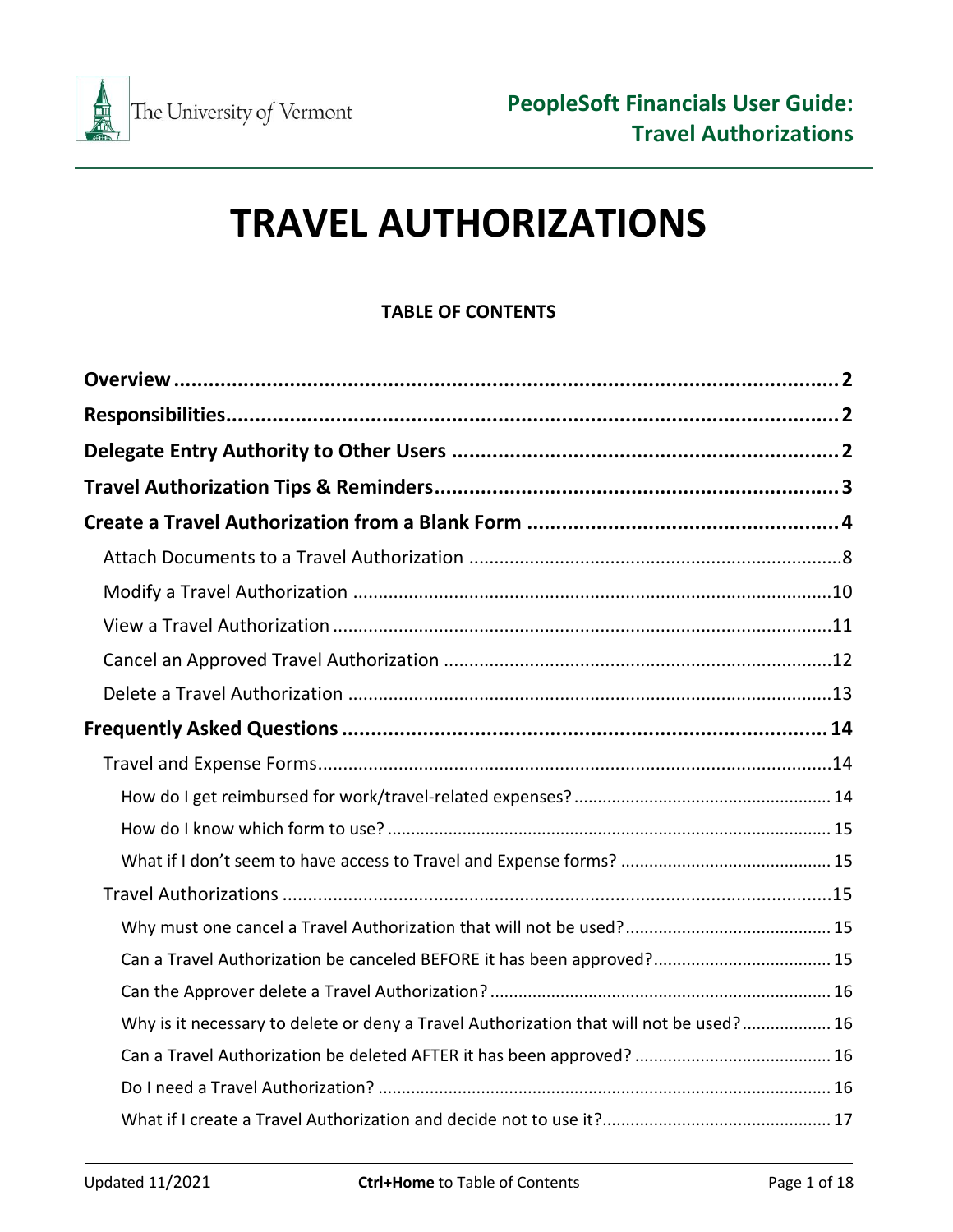

## <span id="page-1-0"></span>**Overview**

This user guide contains detailed instructions on how to create and process Travel Authorizations. This document applies to UVM employees who handle their own Travel and Expense forms, as well as their delegates.

# <span id="page-1-1"></span>**Responsibizlities**

- The traveler or delegate is responsible for creating and submitting a Travel Authorization if obtaining a cash advance, if traveling internationally outside of the United States or Canada, or if required by the department.
- The traveler or delegate is responsible for confirming that the chartstring on the Travel Authorization is correct, since this transaction will create an encumbrance on the chartstring used.
- The traveler or delegate is responsible for ensuring that the Travel Authorization is used when creating the corresponding Expense Report.
- The traveler or delegate is responsible for canceling or deleting any unused Travel Authorizations by the end of the fiscal year to clear the encumbrance from the chartstring.

# <span id="page-1-2"></span>**Delegate Entry Authority to Other Users**

Delegating Entry Authority enables an employee to authorize another employee to take action on PeopleSoft Travel and Expense forms on their behalf.

Be aware that colleges or departments within the University may have specific directives on this matter. Check with your departmental business manager if you have questions on Travel and Expenses for your area.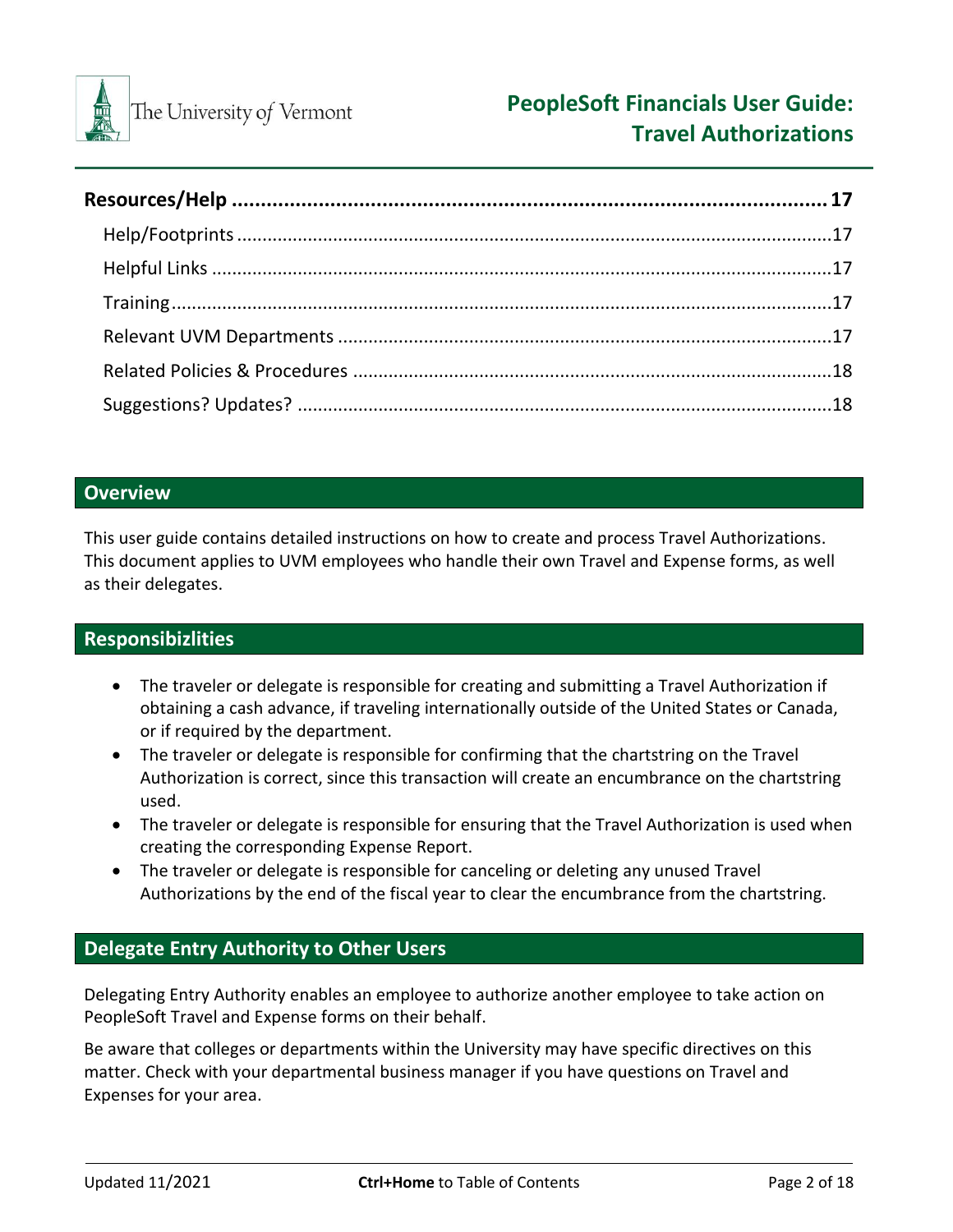

**NOTE**: Although a traveler may delegate authority to another user to enter Travel and Expense forms, the traveler is still responsible for understanding the Travel Policy, and for the accuracy, timeliness, and completion of their reports.

To set up a delegate for Travel and Expense forms:

- **1.** Log in to [PeopleSoft](https://www.uvm.edu/~erp/portal/) through the **Financials** login.
- **2.** Click the **Expenses Tile** then the **Delegate Entry Authority** tile.



- **3.** The **Authorize Users** page displays a list of users authorized to take action on your behalf in the PeopleSoft Travel and Expense module. If you have not authorized any delegates, the only User ID listed will be your own.
- **4.** Click the **Add**  $\begin{bmatrix} + \end{bmatrix}$  icon to add a row.
- **5.** Type in the user ID of the person whom you are authorizing as a delegate. If you do not know their User ID, click the **Look Up** icon to search for it.
- **6.** The User ID is equivalent to the UVM netID. The netID can be found in the [UVM Directory.](http://www.uvm.edu/directory) It is often, but not always, the first initial of a person's first name, followed by the first several letters of their last name.
- **7.** If you are unable to find the User ID, click **Advanced Lookup**. The Description field contains the employee's name. Enter the person's name in this format: **first name%last name**. For example, **Rally%Cat**. Click **Search**. If there are multiple people with the same name and you are unsure of the correct User ID to select, check with the employee to confirm their PeopleSoft User ID.
- **8.** Select the **Authorization Level** from the dropdown list. Assign your delegate **Edit**, **Edit & Submit**, or **View** access.
- **9.** Click **Save**.
- **10.** Repeat **Steps 4-9** to add more delegates if needed.
- **11.** To delete an authorized user, click the **Delete**  $\Box$  icon at the end of the appropriate line and the user will be removed from the list upon saving.

# <span id="page-2-0"></span>**Travel Authorization Tips & Reminders**

- When creating a Travel Authorization, the screen will display **Create Travel Authorization**. Once you save, it will change to **Modify Travel Authorization**.
- Click **Save for Later** after entering each Projected Expense line. A unique **Authorization ID** will be assigned to this Travel Authorization the first time you click **Save for Later**.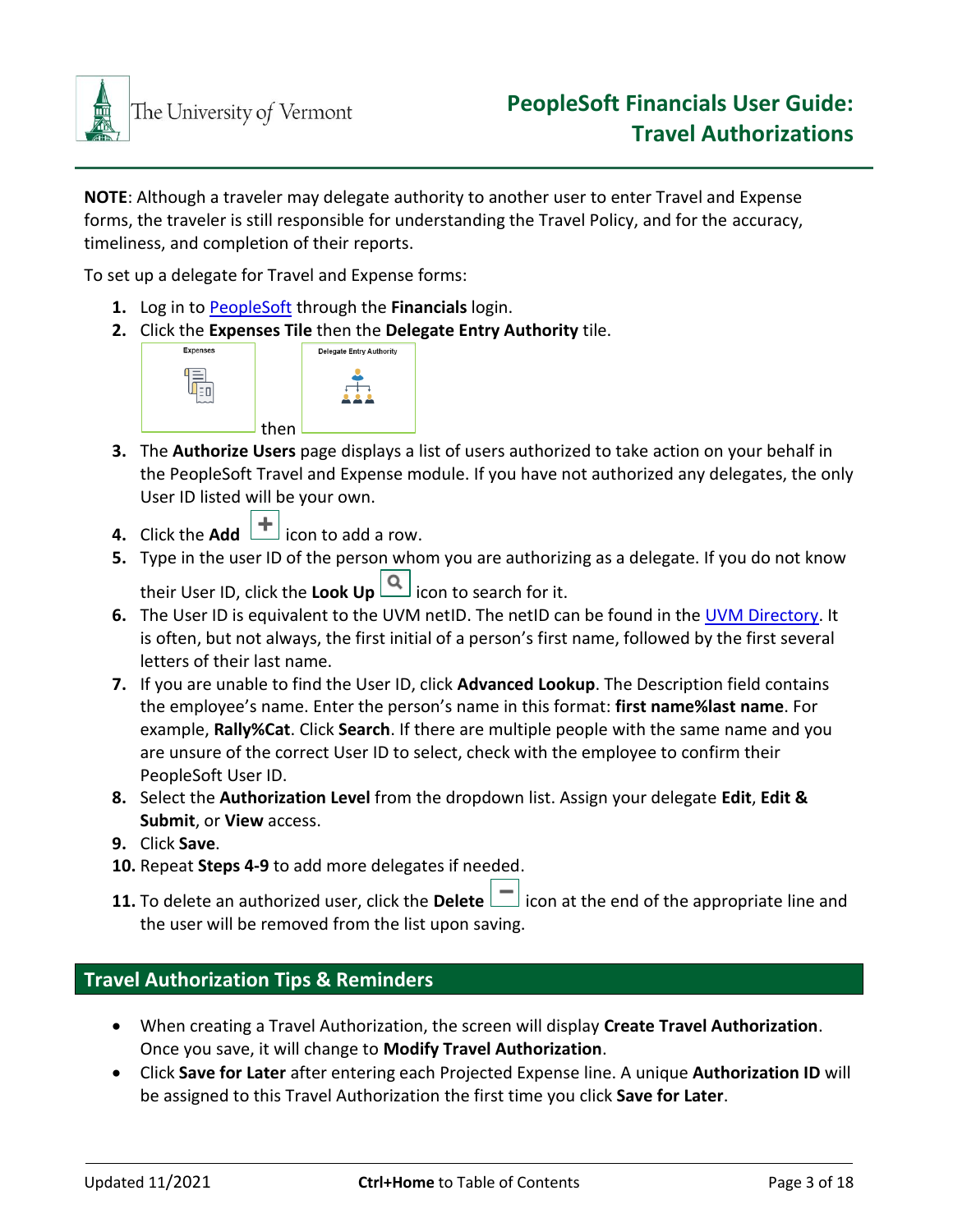

- To delete a projected expense line on a Travel Authorization, click the **Delete D** icon to the right of the expense line you wish to delete.
- To add a projected expense line on a Travel Authorization, click the Add  $\boxed{+}$  icon to the right of any expense line. Create and Manage Travel Authorizations

## <span id="page-3-0"></span>**Create a Travel Authorization from a Blank Form**

A Travel Authorization **must** be created in order to receive a cash advance, or to travel internationally outside of the United States or Canada. Some departments may require a Travel Authorization for some or all travel. Be sure to check with the appropriate business manager.

- **1.** Log in to PeopleSoft through the **[Financials](https://www.uvm.edu/~erp/portal/)** login.
- **2.** On the UVM Employee Homepage click the Travel Authorization tile.



**Note:** If you are an authorized delegate for another employee, and are entering this Travel Authorization for that individual, please see [Create Travel Authorizations](#page-7-0) for Other [Employees.](#page-7-0)

**3.** If you are creating the Travel Authorization for yourself skip to **Step 4.** If entering the Travel

Authorization as the authorized delegate of another employee click the **Action ideal** icon next to your name and select **Change Employee.** Click the **Empl ID** or **Name** of the person for whom you are entering the Expense Report. If you are a delegate for a large number of people you can also search by the Employee ID or Employee Name. The Employee Name will be displayed at the top left of the screen.

**4.** On the **Travel Authorization Search** screen click **Add Travel Authorization**.

| $\frac{Im}{Im}$ The University of Vermont                     |           |                                                |
|---------------------------------------------------------------|-----------|------------------------------------------------|
|                                                               |           | <b>Travel Authorization Search</b>             |
| Tiffany Barker Cook ⊙<br>0083811<br><b>Controllers Office</b> |           |                                                |
| Returned                                                      | $\bullet$ | <b>View All Authorizations</b>                 |
| Denied                                                        | $\circ$   | There are no Travel Authorizations to display. |
| Pending                                                       | $\circ$   | <b>Add Travel Authorization</b>                |
| Submitted                                                     | $\circ$   |                                                |
| Approved                                                      | $\bullet$ |                                                |
| <b>View All</b>                                               | $\bullet$ |                                                |
|                                                               |           |                                                |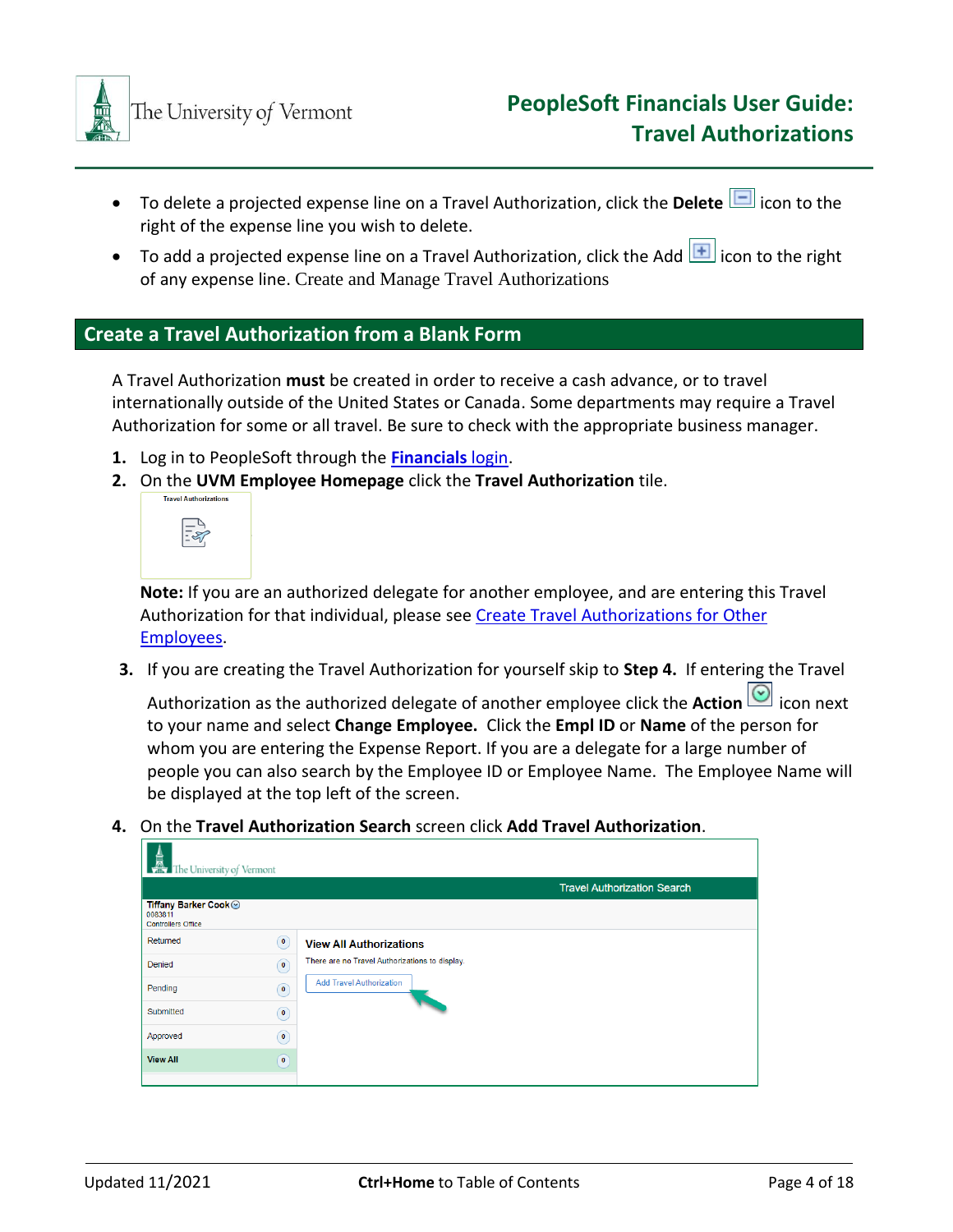

**5.** The **Create Travel Authorization** screen will default to a blank form. In the middle of the page under **Details** there is two options. Accounting Default and Populate from Travel Authorization. The **Accounting Default** allows you to set the accounting default for the entire document. **Populate from Travel Authorization** allows you to populate the form details from an existing authorization. Use those if desired, or proceed to step 5 to continue with the blank authorization.

| The University of Vermont                                                         |                                        |                             |                          |                                                |                            | Welcome to PeopleSoft FSCM<br>New Window |
|-----------------------------------------------------------------------------------|----------------------------------------|-----------------------------|--------------------------|------------------------------------------------|----------------------------|------------------------------------------|
| C Travel Authorization Search                                                     |                                        | <b>Travel Authorization</b> |                          |                                                |                            | $\alpha$<br>⋒<br>ž                       |
| <b>Report NEXT Pending</b><br>Tiffany Barker Cook⊙                                |                                        |                             |                          |                                                |                            | Submit<br>Save                           |
| <i><b>*Description</b></i>                                                        |                                        |                             | "US State/Country From   | DQ                                             |                            |                                          |
| *Business Purpose                                                                 | $\check{}$                             |                             | *US State/Country To     | $\mathbb{D}$ Q                                 |                            |                                          |
| Comments                                                                          |                                        |                             | "Begin Trip Date         | $\begin{bmatrix} 1 & 0 \\ 0 & 1 \end{bmatrix}$ |                            |                                          |
|                                                                                   |                                        |                             | *End Trip Date           | 医面                                             | <b>Trip Duration 1 Day</b> |                                          |
|                                                                                   | Create A Cash Advance<br>Attachments @ |                             |                          |                                                |                            |                                          |
| <b>Details</b><br><b>Accounting Default</b><br>Populate from Travel Authorization |                                        |                             |                          |                                                |                            | 3 rows<br>$\mathbb{F}_4$<br>礼<br>Q       |
| Expense Type C                                                                    |                                        |                             | Amount © *Currency ©     |                                                | <b>Accounting</b>          |                                          |
| Encumbrance - Domestic Trip<br>$\check{~}$                                        |                                        |                             | $\alpha$<br><b>D</b> USD |                                                | 儲<br><b>Details</b>        | ÷<br>$\overline{\phantom{m}}$            |
| Encumbrance-Foreign Trip<br>$\check{~}$                                           |                                        | D.                          | Q<br><b>USD</b>          |                                                | 儲<br><b>Details</b>        | ÷<br>$\overline{\phantom{a}}$            |
| (Invalid Value)<br>$\check{~}$                                                    |                                        |                             | Q<br>$\mathbb{D}$ USD    |                                                | Details<br>儲               | $\ddot{}$<br>$\overline{\phantom{m}}$    |
|                                                                                   |                                        |                             |                          |                                                |                            | 0.00 USD                                 |

- **6.** Type a short, meaningful description of the expense in the **Description** field (e.g., 2018 Recruiting Trip to Boston). This description is largely for personal benefit, as it will help to find this Travel Authorization in the future.
- **7.** Click the **Business Purpose** dropdown list. Select the entry in the list that most closely identifies the purpose of the trip. Scroll down in the list to find additional values.

| <b>C</b> Travel Authorization Search                       |                      |                                                                                                                                           |              |
|------------------------------------------------------------|----------------------|-------------------------------------------------------------------------------------------------------------------------------------------|--------------|
| <b>Report NEXT Pending</b><br>Tiffany Barker Cook <b>⊙</b> |                      |                                                                                                                                           |              |
|                                                            | *Description         |                                                                                                                                           |              |
|                                                            | "Business Purpose    |                                                                                                                                           | $\checkmark$ |
|                                                            | Comments             | Academic<br>Administration/Operation<br>Athletics                                                                                         | Advance      |
| <b>Details</b>                                             |                      | Fundraising/Development                                                                                                                   |              |
| Accounting Default                                         | Populate from Travel | GCA-Academic                                                                                                                              |              |
| Expense Type $\diamond$                                    |                      | GCA-Fundraising/Development                                                                                                               |              |
| Encumbrance - Domestic Trip                                | v                    | <b>GCA-Guest Speaker Visit</b>                                                                                                            |              |
| Encumbrance-Foreign Trip                                   | v                    | GCA-Instruction/Outreach<br><b>GCA-Meeting</b>                                                                                            |              |
| (Invalid Value)                                            | $\check{~}$          | GCA-Other                                                                                                                                 |              |
|                                                            |                      | GCA-Professional Development<br><b>GCA-Public Service</b><br><b>GCA-Recruiting</b><br>GCA-Research<br>GCA-Same-Day Travel<br>GCA-Training |              |

- **8.** Click in the **Comments** field and describe the particulars of this travel authorization. The actual destination(s) MUST be entered along with whatever other details seem pertinent.
- **9.** Click on the **look up** icon for the **US State / Country From** field and select one of the following: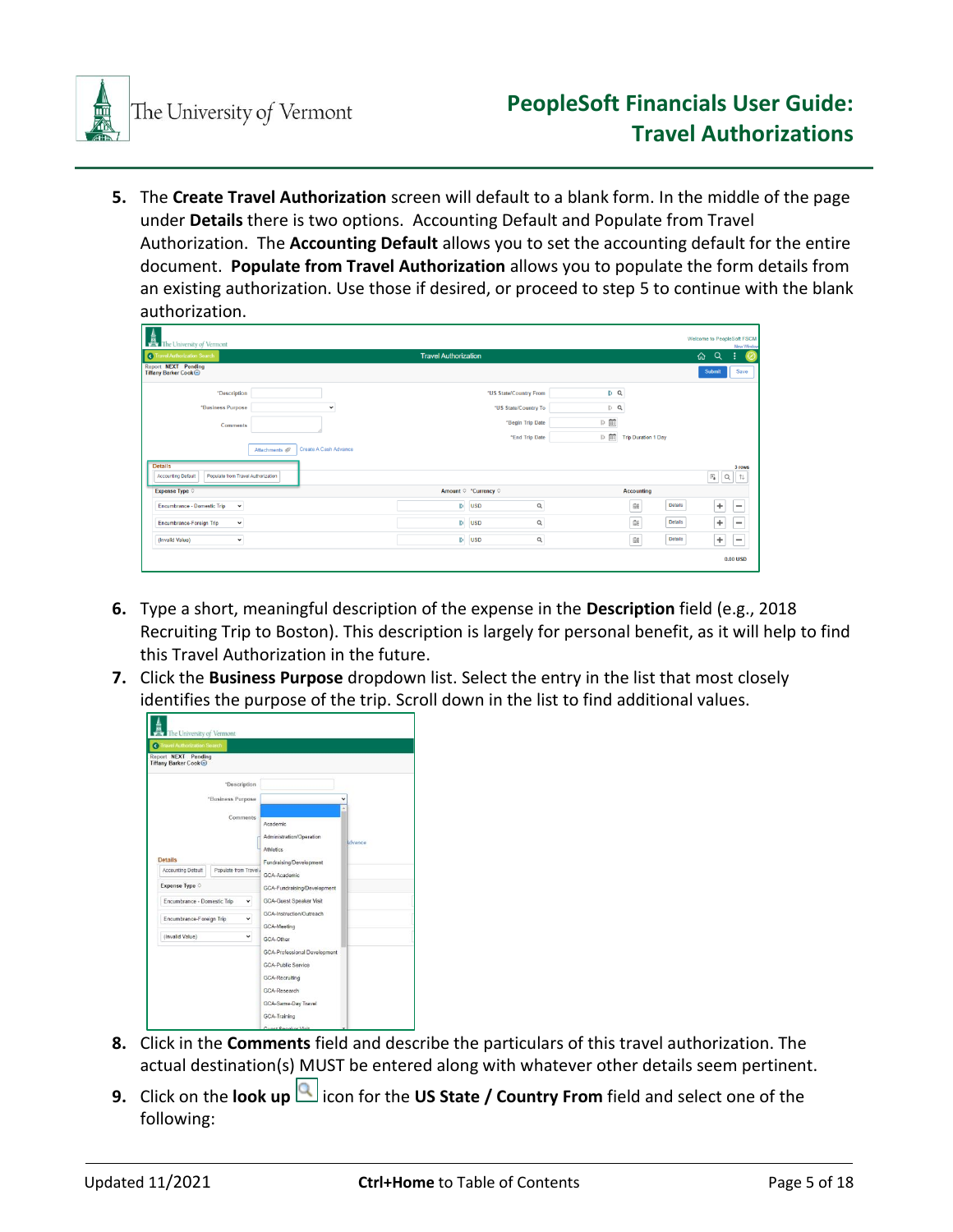

- Country if for an international location
- State if for a state other than Vermont
- County if for a location in Vermont
- **10.** Click on the **look up** icon for the **US State / Country To** field and select one of the following:
	- Country if for an international location
	- State if for a state other than Vermont
	- County if for a location in Vermont

**NOTE:** If traveling to multiple destinations, select the first destination in the **US State/Country** field, and enter subsequent destinations in the **Comments** box.

**11.** Enter the beginning and end dates of the trip in the **Begin Trip Date** and the **End Trip Date**  fields, or select the dates by clicking on the **Calendar** icons.

**NOTE:** These must be dates in the future.

| *Begin Trip Date | 医菌 |                                   |
|------------------|----|-----------------------------------|
| *End Trip Date   |    | <b>It is:</b> Trip Duration 1 Day |

- **12.** In the **Details** section select either **Encumbrance-Domestic Trip** or **Encumbrance-Foreign Trip**  and enter the anticipated amount, in US Dollars, in the **Amount** field.
	- Selecting and including all anticipated expenses together on one line will simplify the travel authorization. Some departments may require that anticipated expenditures be itemized on multiple lines. Ask the department business manager if uncertain.
	- It is not necessary to delete lines that are initially unused. If you only enter an amount for one of the encumbrance lines the additional lines will be cleared upon submitting.
	- If itemizing expenses, add lines by clicking the **Add**  $\left| \frac{+}{+} \right|$  icon and select an appropriate expense type instead of one of the two Encumbrance choices above.
	- Required fields are denoted by an asterisk at the beginning of the column headings. Required fields vary by Expense Type.
	- Mileage rate calculations can change at any time; *do not choose Mileage* as an Expense Type for a Travel Authorization. If mileage is chosen, it will produce an error message preventing the form from being saved or submitted. In lieu of mileage, choose **Ground Transportation**.
- **13.** When using one of the Encumbrance expense types there is no need to adjust any of the details. If you choose to itemize your expenses you may need to add additional information by clicking the **Details** icon.
	- Leave the **Billing Type** as **UVM Internal**.
	- Select a **Payment Type** from the dropdown list. This represents the anticipated payment method for the projected expense (credit card or cash).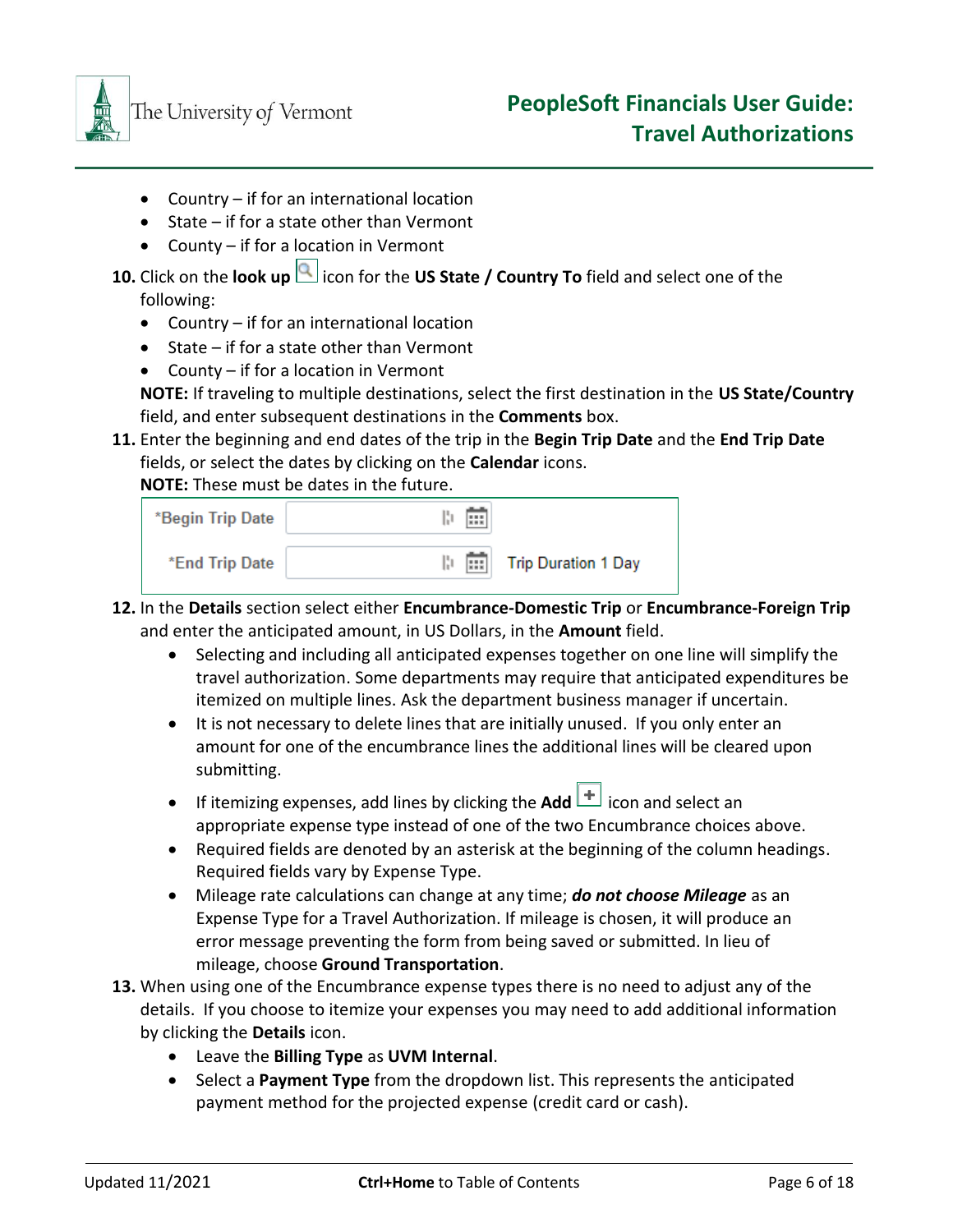

**14.** Click **Save**. This will generate a unique **Authorization ID**, with a status of **Pending**. The screen will change from **Create Travel Authorization** to **Modify Travel Authorization**.

| $\frac{\frac{1}{\sqrt{N}}}{\sqrt{N}}$ The University of Vermont |                                                                    |                                            |                |                             | <b>Welcome to PeopleSoft FSCM</b> | New Window |
|-----------------------------------------------------------------|--------------------------------------------------------------------|--------------------------------------------|----------------|-----------------------------|-----------------------------------|------------|
| <b>C</b> Travel Authorization                                   |                                                                    | <b>Travel Authorization</b>                |                |                             | $\alpha$<br>⋒                     |            |
| Report 0000011447 Pending<br>Tiffany Barker Cook(ッ)             |                                                                    |                                            |                |                             | Submit                            | Save       |
| *Description                                                    | 2022 HEUG Conference                                               | "US State/Country From Franklin County, VT | P Q            |                             |                                   |            |
| *Business Purpose                                               | Administration/Operation<br>$\checkmark$                           | *US State/Country To Washington            | $\mathbb{R}$ Q |                             |                                   |            |
| <b>Comments</b>                                                 | 2022 HEUG Conference<br>Seattle Washington<br>Anistinana Aninamana | *Begin Trip Date 03/15/2022                | 医曲             |                             |                                   |            |
|                                                                 |                                                                    | *End Trip Date 03/20/2022                  | 10 田           | <b>Trip Duration 5 Days</b> |                                   |            |
|                                                                 | Create A Cash Advance<br>Attachments                               |                                            |                |                             |                                   |            |
| <b>Details</b>                                                  |                                                                    |                                            |                |                             |                                   | 3 rows     |

**15.** When submitting, the system will check the projected expense lines for errors. A red flag will appear to the left of lines that contain errors. Any fields that need your attention are highlighted **red**. Correct errors before copying lines, saving, or submitting the Travel Authorization.

| <b>Details</b>                                           |               |                           |                          |            |                      |                   | 2 rows                                          |
|----------------------------------------------------------|---------------|---------------------------|--------------------------|------------|----------------------|-------------------|-------------------------------------------------|
| Populate from Travel Authorization<br>Accounting Default |               |                           |                          |            |                      |                   | $\overline{[X_{\underline{a}}]}$<br>Q<br>礼      |
| Expense Type $\circ$                                     | Description 0 | Merchant $\circ$          | Non-Preferred Merchant C |            | Amount © *Currency © | <b>Accounting</b> |                                                 |
| Encumbrance - Domestic Trip                              | $\checkmark$  |                           |                          | 100.00     | Q<br><b>USD</b>      | O:                | ÷<br><b>Details</b><br>$\overline{\phantom{a}}$ |
| <b>Air Travel Domestic</b>                               | $\checkmark$  | -Non-Preferred Merchant V |                          | 500.00 USD | Q                    | O:                | Details<br>÷<br>$\overline{\phantom{a}}$        |
|                                                          |               |                           |                          |            |                      |                   | 600.00 USD                                      |

- **16.** To correct errors, populate, or fix any fields highlighted red. Click the red flag to read the error message to determine which additional fields require attention. If the message states that there is a combo error for chartfields, it means that the chartstring used in the Travel Authorization is not valid in PeopleSoft.
- **17.** Click the **Accounting Details** icon to correct the problem. For guidance, speak with the departmental business manager for chartstrings related to operational expenses. For chartstrings related to grants, contact Sponsored Project Administration.
	- To update chartfield values, enter the correct value, or click the **Look up** icon to select the correct value from the **Search Results**. Adjust the entire chartstring as required.
	- Never change the **Account** field. This automatically populates based on the Expense Type chosen.
	- Valid chartstrings will contain, at a minimum, values in the Operating Unit, Department, Fund, Source and Function fields. If there are no values for the Program, Purpose and Property fields, these fields must contain zeros. Other fields not specifically mentioned here may be left blank, but these fields are required.
	- If you have changed chartfield values and wish to restore your accounting defaults, click the **Delete**  $\boxed{\phantom{a}}$  icon on the line. The chartfield values will be set to your default chartstring.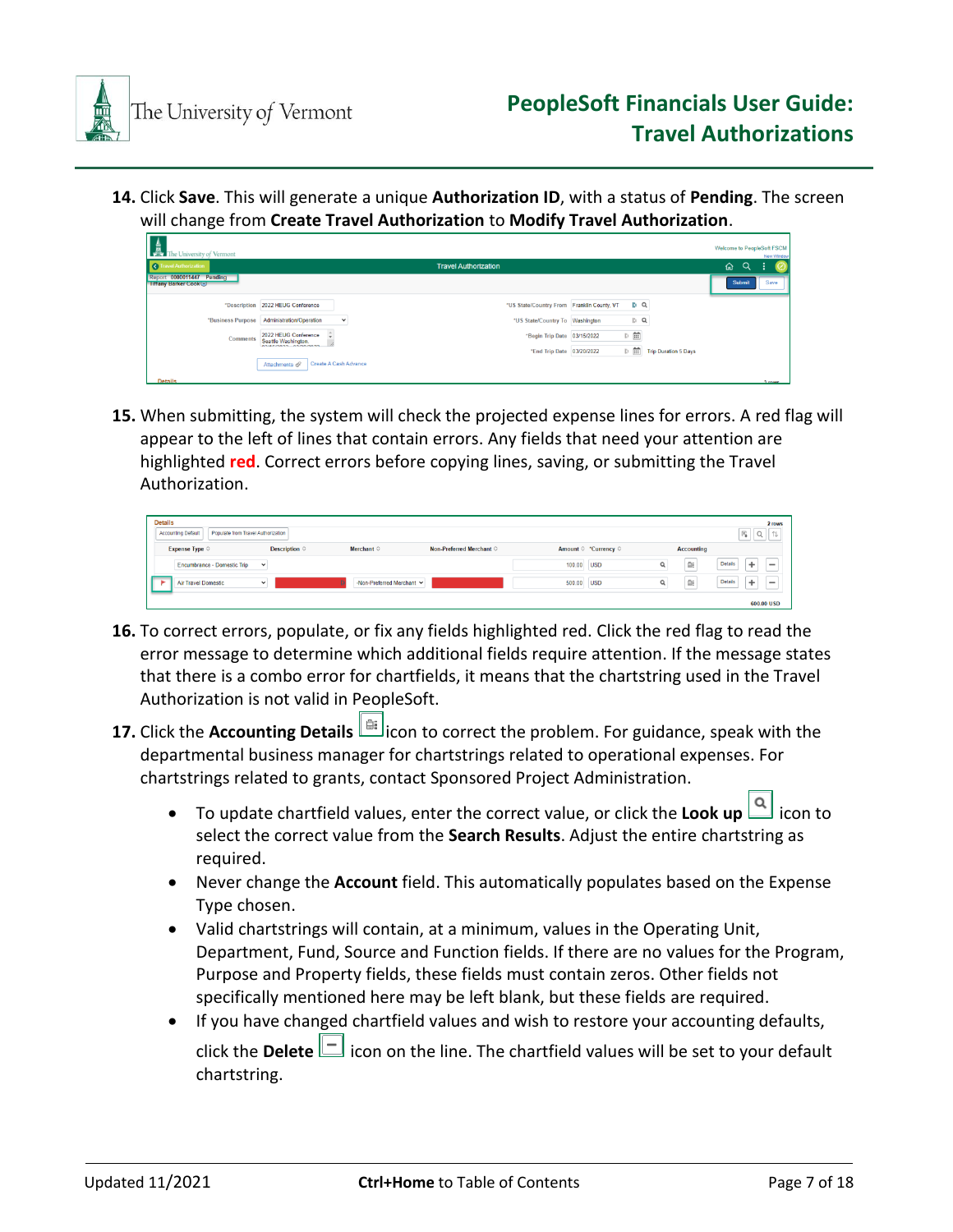

The University of Vermont

| Cancel                                             | <b>Travel Authorization Distribution</b> |                                      |                      |                         |                 |                    | Done                |            |
|----------------------------------------------------|------------------------------------------|--------------------------------------|----------------------|-------------------------|-----------------|--------------------|---------------------|------------|
|                                                    | <b>Expense Type</b>                      |                                      |                      |                         |                 |                    |                     |            |
|                                                    |                                          |                                      | Amount 500.00 USD    |                         |                 |                    |                     |            |
| <b>Accounting Details</b><br><b>GL ChartFields</b> | Show All                                 |                                      |                      |                         |                 |                    |                     |            |
|                                                    |                                          | Amount $\Diamond$ Account $\Diamond$ | Oper Unit $\Diamond$ | Dept $\circ$            | Fund $\Diamond$ | Source $\Diamond$  | Function $\Diamond$ | PC Bus Uni |
| __<br>м                                            | 500.00                                   | 60501                                | $Q$ 01               | $\mathbb{R}^n$<br>11011 | $\alpha$<br>100 | $\alpha$<br>000100 | $\alpha$<br>000     | Q          |

**18.** To split this expense into two or more chartstrings, click the **Add**  $\left| \frac{+}{+} \right|$  icon. This will insert an accounting line, populated with your default chartstring. Adjust the amounts and chartfield values on each line as needed, to reflect the portion of the expense that will be charged to each chartstring. The sum of the amounts in the split lines must equal the total for the projected expense.

| Cancel                                             |                     |                   | <b>Travel Authorization Distribution</b> |                    |                    |                     | Done       |
|----------------------------------------------------|---------------------|-------------------|------------------------------------------|--------------------|--------------------|---------------------|------------|
|                                                    | <b>Expense Type</b> |                   |                                          |                    |                    |                     |            |
|                                                    |                     | Amount 500.00 USD |                                          |                    |                    |                     |            |
| <b>Accounting Details</b><br><b>GL ChartFields</b> | Show All            |                   |                                          |                    |                    |                     |            |
|                                                    | Amount © Account ©  | Oper Unit O       | Dept $\Diamond$                          | Fund $\circ$       | Source $\Diamond$  | Function $\Diamond$ | PC Bus Uni |
| -                                                  | 500.00<br>60501     | $Q$ 01            | BQ<br>11011                              | $Q_{\perp}$<br>100 | $\alpha$<br>000100 | $\alpha$<br>000     | $\alpha$   |

- **19.** To attach supporting documentation to the Travel Authorization, see the Attach [Documents](#page-7-0) section.
- **20.** A Cash Advance cannot be created until the Travel Authorization has been saved. The **Authorization ID** number is needed in order to fill out the **Cash Advance**.

To begin the creation of a Cash Advance at this time, click the **Create A Cash Advance** hyperlink in the middle of the page, just below the comments. When creating the Cash Advance from this point, it copies the Description and Business Purpose from the Travel Authorization. See the Cash Advance [User](http://www.uvm.edu/sites/default/files/Division-of-Finance/UserGuides/cashadvances.pdf) Guide for more information.

**21.** When the Travel Authorization is complete, click **Submit**.

# <span id="page-7-0"></span>**Attach Documents to a Travel Authorization**

The Attachment functionality is useful for receipts, scanned conference agendas, and additional supporting documentation. *SUGGESTION: It is best practice to first Save on the Travel Authorization, so that a number is assigned, before a document is attached.*

**1.** Click **Attachments**.

| The University of Vermont                                |                                                                 |                                            |                  |                             | Welcome to PeopleSoft FSCM | New Window   |
|----------------------------------------------------------|-----------------------------------------------------------------|--------------------------------------------|------------------|-----------------------------|----------------------------|--------------|
| <b>C</b> Travel Authorization                            |                                                                 | <b>Travel Authorization</b>                |                  |                             | ⋒<br>Q                     |              |
| Report 0000011447 Pending<br><b>Tiffany Barker Cook⊙</b> |                                                                 |                                            |                  |                             | Submit                     | Save         |
|                                                          | *Description 2022 HEUG Conference                               | *US State/Country From Franklin County, VT | la q             |                             |                            |              |
|                                                          | *Business Purpose Administration/Operation<br>$\check{~}$       | "US State/Country To Washington            | $\mathbb{R}^n$ Q |                             |                            |              |
| Comments                                                 | 2022 HEUG Conference<br>Seattle Washington.<br>ASHESASS ASSASSS | "Begin Trip Date 03/15/2022                | 医曲               |                             |                            |              |
|                                                          | Create A Cash Advance<br>Attachments @                          | "End Trip Date 03/20/2022                  | 医面               | <b>Trip Duration 5 Days</b> |                            |              |
| <b>Details</b>                                           |                                                                 |                                            |                  |                             |                            | <b>Trows</b> |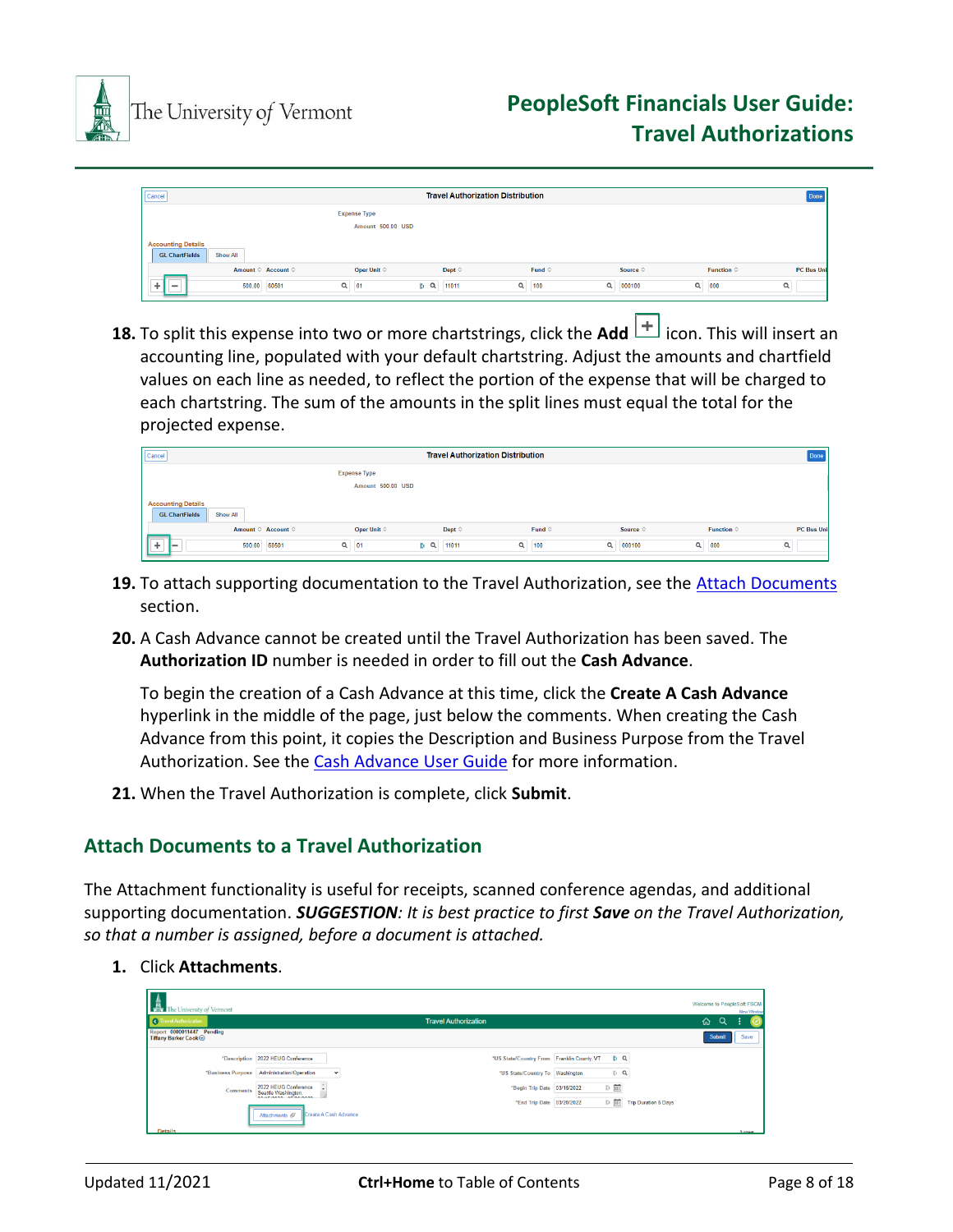

**2.** Click the **Add Attachment** button.

| Cancel                     | <b>Attachment</b>                                                                                   | Done |
|----------------------------|-----------------------------------------------------------------------------------------------------|------|
| <b>Add Attachment</b>      |                                                                                                     |      |
|                            | <b>Travel Authorization ID NEXT</b>                                                                 |      |
| <b>Attachments Details</b> |                                                                                                     |      |
| + Add Attachment           | No attachment exist. Upload an existing file, capture receipt image or attach one from My Receipts. |      |

**3.** Click **My Device** to search for a file.

| VALUATION CONTINUES IN A REPORT OF A VEHICLE CONTINUES INTO A VEHICLE CONTINUES IN A VALUE OF A VEHICLE CONTINUES. |  |
|--------------------------------------------------------------------------------------------------------------------|--|
| <b>File Attachment</b>                                                                                             |  |
| <b>Choose From</b><br>Device                                                                                       |  |
|                                                                                                                    |  |

**4.** Navigate to the desired file. Press **Open**

| c                              | Open                                                 |                    |                  | $\mathsf{x}$       |  |  |
|--------------------------------|------------------------------------------------------|--------------------|------------------|--------------------|--|--|
| €                              | « df $\rightarrow$ DF user quides $\rightarrow$ pdfs | Ċ<br>v             | Search pdfs      | ρ                  |  |  |
| Organize $\blacktriangleright$ | New folder                                           |                    | 睚                |                    |  |  |
| b.<br>$D^{\wedge}$             | ∽<br>Name                                            | Date modified      | Type             | $\wedge$<br>Size   |  |  |
| [編] R                          | peoplesofttips.pdf                                   | 7/24/2017 10:22 AM | Adobe Acrobat D  | 96                 |  |  |
| M                              | $\rightarrow$ prepaid.pdf                            | 7/21/2017 3:27 PM  | Adobe Acrobat D  | 76                 |  |  |
| d                              | 7. Process Retro on Addl Pay Form howto.pdf          | 2/15/2018 5:55 PM  | Adobe Acrobat D  | 41.                |  |  |
| $\blacksquare$ D               | purcardreallocation.pdf                              | 7/21/2017 3:28 PM  | Adobe Acrobat D  | 76                 |  |  |
| II C                           | <sup>-</sup> queries.pdf                             | 7/21/2017 3:30 PM  | Adobe Acrobat D  | 85                 |  |  |
| P                              | travelandexpense.pdf                                 | 9/29/2017 3:43 PM  | Adobe Acrobat D  | 2,27               |  |  |
| D                              | Wage Transfer_howto.pdf                              | 2/15/2018 6:10 PM  | Adobe Acrobat D  | 36<br>$\checkmark$ |  |  |
| $T_{\vee}$ <                   |                                                      |                    |                  | $\rightarrow$      |  |  |
|                                | File name:<br>travelandexpense.pdf                   | v                  | <b>All Files</b> | v                  |  |  |
| Cancel<br>Open<br>▼            |                                                      |                    |                  |                    |  |  |

**5.** Click **Upload**.

| <b>File Attachment</b>                                 | $\times$ |  |
|--------------------------------------------------------|----------|--|
| <b>Choose From</b>                                     |          |  |
| My Device                                              |          |  |
| Clear                                                  |          |  |
| Attachment.pdf<br>File Size: 14KB<br>PDF<br>---------- |          |  |
|                                                        |          |  |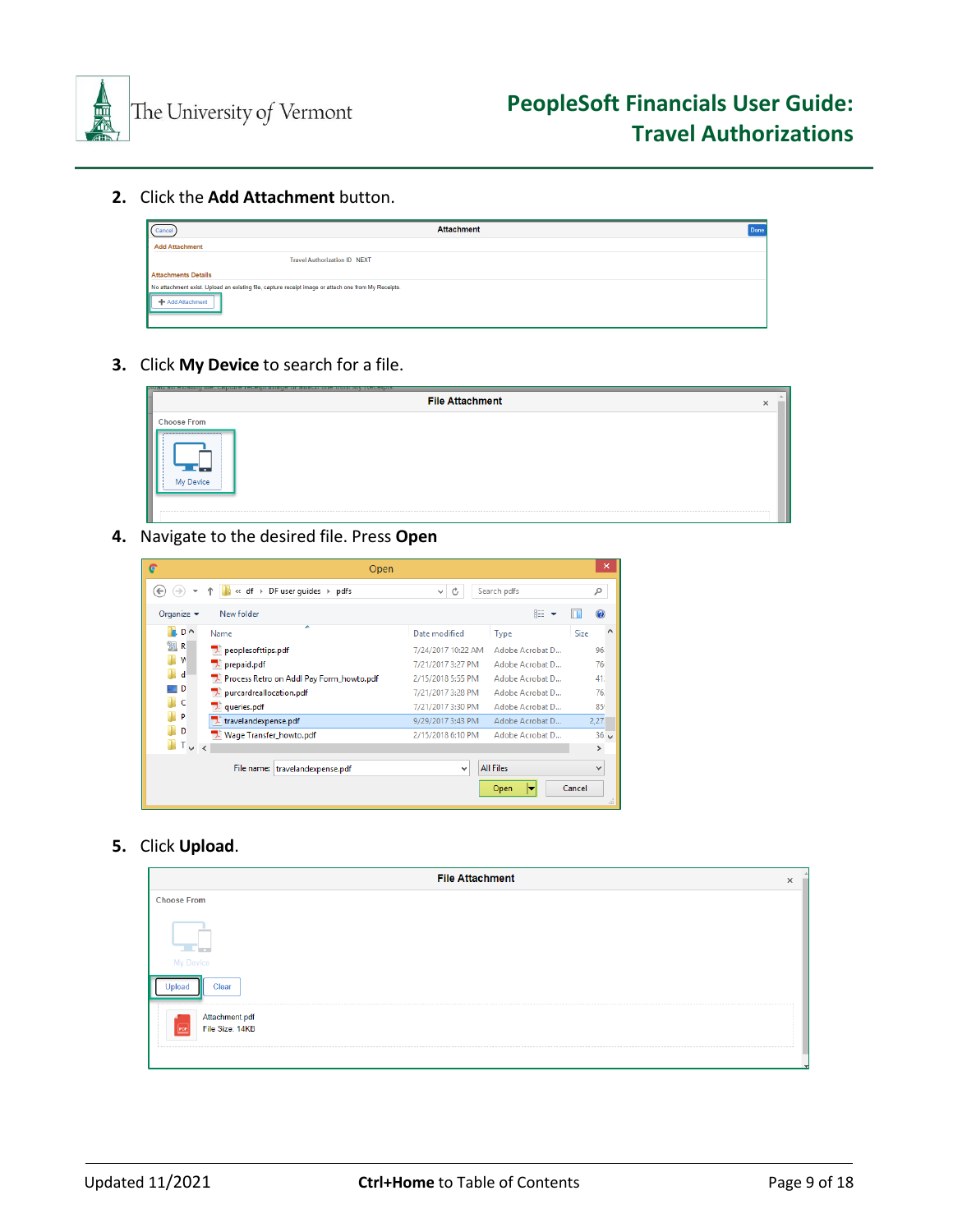

**6.** Click **Done.**

|                                                                                      | <b>File Attachment</b> |                        |
|--------------------------------------------------------------------------------------|------------------------|------------------------|
| <b>Choose From</b>                                                                   |                        |                        |
| My Device                                                                            |                        |                        |
| Attachment.pdf<br>File Size: 14KB<br>$\boxed{\mathsf{PDF}}$<br>for an an an an an an |                        |                        |
|                                                                                      |                        | <b>Upload Complete</b> |

**7.** An additional **Description** can be added if desired. Click **Add Attachment** again if there are more documents to attach. When finished attaching documents, click **Done**.

|                                   | <b>TARE THE UNIVERSITY OF YEIGHTORS</b> |                                     |                            |      | New Window                            |
|-----------------------------------|-----------------------------------------|-------------------------------------|----------------------------|------|---------------------------------------|
| <b>C</b> Travel                   | Cancel                                  |                                     | <b>Attachment</b>          | Done |                                       |
| Report NET<br><b>Tiffany Bark</b> | <b>Add Attachment</b>                   |                                     |                            |      | Save                                  |
|                                   |                                         | <b>Travel Authorization ID NEXT</b> |                            |      |                                       |
|                                   | <b>Attachments Details</b>              |                                     |                            |      |                                       |
|                                   | Add Attachment + Edit                   |                                     |                            |      |                                       |
|                                   |                                         | Attachment.pdf                      |                            |      |                                       |
|                                   |                                         | <b>NEXT</b>                         | 11/21/2021 10:26:18AM      |      |                                       |
|                                   | $\overline{\Xi}$<br>$\hfill \square$    | tjbarker2021-11-21-10.26.12.131     | <b>Tiffany Barker Cook</b> |      |                                       |
| <b>Details</b>                    |                                         | <b>Enter Description</b>            |                            |      |                                       |
| Accour                            |                                         |                                     |                            |      | $\frac{3 \text{ rows}}{1 \downarrow}$ |
| Expens                            |                                         |                                     |                            |      |                                       |
| Encun                             |                                         |                                     |                            |      | $\qquad \qquad \blacksquare$          |

# <span id="page-9-0"></span>**Modify a Travel Authorization**

If a Travel Authorization has been either (1) created and saved, but not submitted, or (2) sent back by an approver, follow the instructions below to find it for modification and submission.

- **1.** Log in to PeopleSoft through the **[Financials](https://www.uvm.edu/~erp/portal/)** login.
- **2.** On the **UVM Employee Homepage** click the **Travel Authorizations** tile.

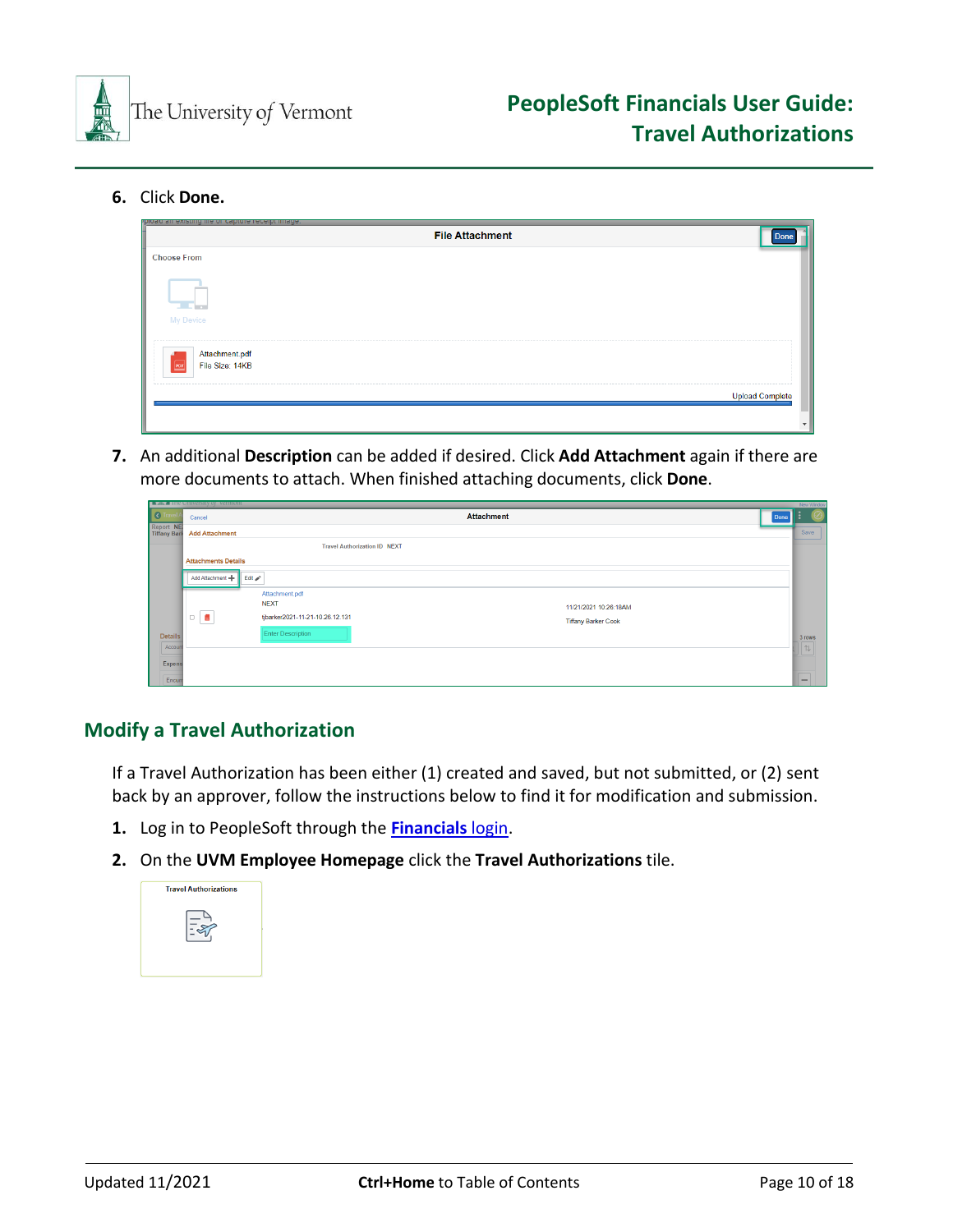

**3.** Choose one of the status options from the menu on the left that accurately describes the status of the authorization you are looking for.

| The University of Vermont                                     |                |                          |                               |                           |                                    |                   |            |            | Welcome to PeopleSoft<br>New |
|---------------------------------------------------------------|----------------|--------------------------|-------------------------------|---------------------------|------------------------------------|-------------------|------------|------------|------------------------------|
|                                                               |                |                          |                               |                           | <b>Travel Authorization Search</b> |                   |            | ⋒          | Q<br>-3                      |
| Tiffany Barker Cook ⊙<br>0083811<br><b>Controllers Office</b> |                |                          |                               |                           |                                    |                   |            |            |                              |
| Returned                                                      | $\odot$        |                          | <b>Pending Authorizations</b> |                           |                                    |                   |            |            |                              |
| Denied                                                        | $\circledcirc$ | $\overline{\phantom{a}}$ | Add Travel Authorization      |                           |                                    |                   |            |            |                              |
| Pending                                                       | $\bigcap$      |                          |                               |                           |                                    |                   |            |            |                              |
| Submitted                                                     | $\odot$        | Action 0                 | Description 0                 | <b>Authorization ID ©</b> | <b>Business Purpose ©</b>          | Trip Date $\circ$ | Location © | Amount ©   |                              |
|                                                               |                | $\odot$                  | <b>TEST</b>                   | 0000011448                | Training                           | 01/01/2022        | Alaska     | 100.00 USD |                              |
| Approved                                                      | $\odot$        |                          |                               |                           |                                    |                   |            |            |                              |
| View All                                                      | $\odot$        |                          |                               |                           |                                    |                   |            |            |                              |
|                                                               |                |                          |                               |                           |                                    |                   |            |            |                              |

- **4.** Click the **Authorization ID** of the report you wish to modify.
- **5. Modify** the authorization (add, delete, or modify projected expenses) as appropriate. Reference the **Steps 6-21** in [Create a Travel Authorization](#page-3-0) from a Blank Form if needed, making sure to submit the Authorization when complete.

# <span id="page-10-0"></span>**View a Travel Authorization**

- **1.** Log in to PeopleSoft through the **[Financials](https://www.uvm.edu/~erp/portal/)** login.
- **2.** On the **UVM Employee Homepage** click the **Travel Authorizations** tile.



**3.** Choose one of the status options from the menu on the left that accurately describes the status of the authorization you are looking for.

| $\frac{tan \theta}{sin \theta}$ The University of Vermont     |                                    |          |                                 |                    |                           |                      |                     | <b>Welcome to PeopleSoft</b> |  | New |
|---------------------------------------------------------------|------------------------------------|----------|---------------------------------|--------------------|---------------------------|----------------------|---------------------|------------------------------|--|-----|
|                                                               | <b>Travel Authorization Search</b> |          |                                 |                    |                           |                      |                     |                              |  |     |
| Tiffany Barker Cook ⊙<br>0083811<br><b>Controllers Office</b> |                                    |          |                                 |                    |                           |                      |                     |                              |  |     |
| Returned                                                      | $\sqrt{a}$                         |          | <b>Submitted Authorizations</b> |                    |                           |                      |                     |                              |  |     |
| Denied                                                        | $\sqrt{6}$                         | Y        | <b>Add Travel Authorization</b> |                    |                           |                      |                     |                              |  |     |
| Pending                                                       | $\circled{1}$                      |          |                                 |                    |                           |                      |                     |                              |  |     |
| <b>Submitted</b>                                              | $\left( 1\right)$                  | Action © | Description 0                   | Authorization ID © | <b>Business Purpose ©</b> | Trip Date $\Diamond$ | Location $\Diamond$ | Amount ©                     |  |     |
|                                                               |                                    | $\odot$  | 2022 HEUG Conference            | 0000011447         | Administration/Operation  | 03/15/2022           | Washington          | 100.00 USD                   |  |     |
| Approved                                                      | $\circ$                            |          |                                 |                    |                           |                      |                     |                              |  |     |
| View All                                                      | $\sqrt{2}$                         |          |                                 |                    |                           |                      |                     |                              |  |     |

**4.** Click the **Authorization ID** of the report you wish to view.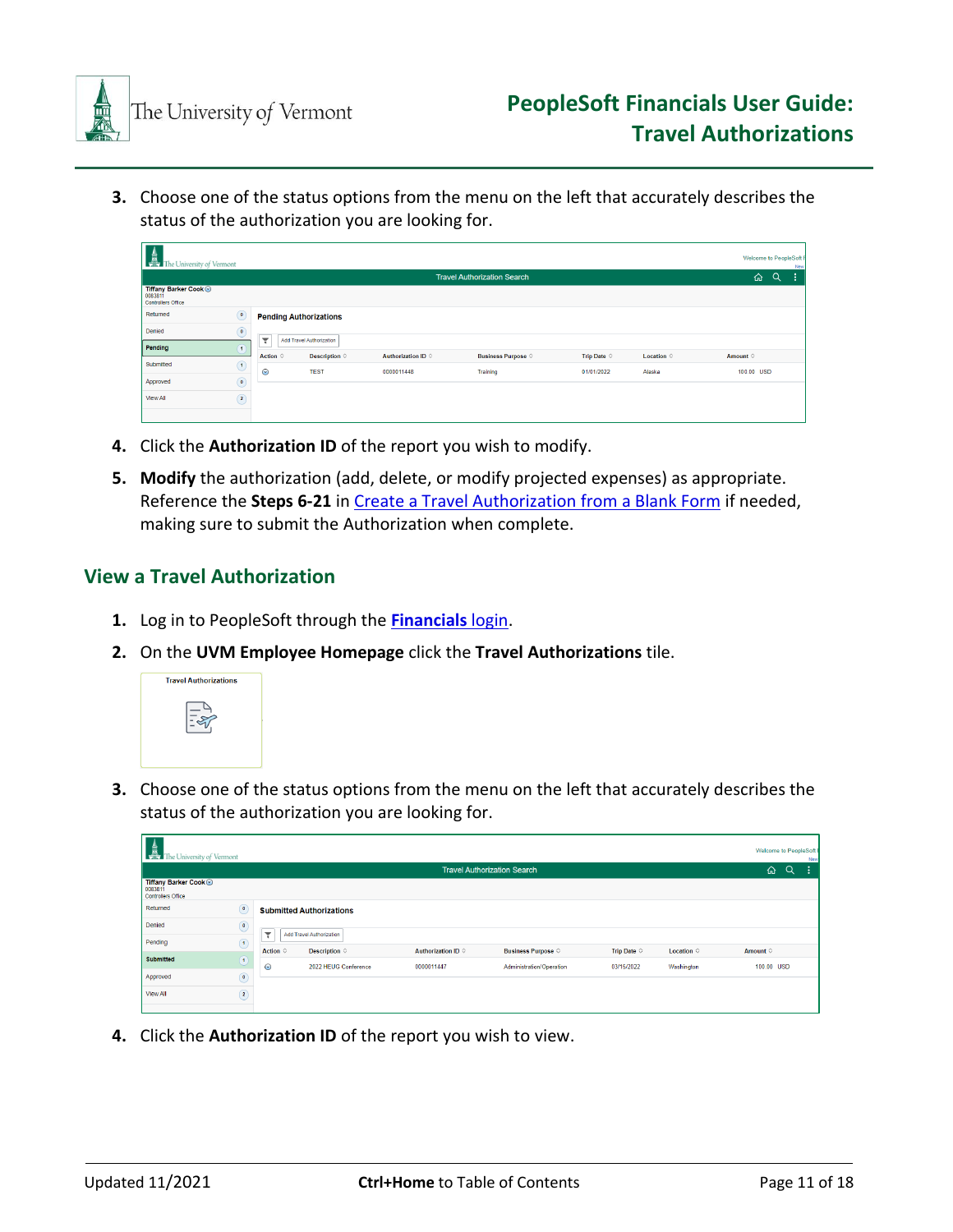

# <span id="page-11-0"></span>**Cancel an Approved Travel Authorization**

The two most typical reasons for canceling a Travel Authorization are:

- 1. The trip was canceled, or
- 2. The expense report was created from a blank form or a template rather than from the travel authorization.
	- To cancel a Travel Authorization, the report must be approved. It may be canceled either before or after the departure date, but only while it is in **Approved** status.
	- The traveler or the traveler's delegate(s) may cancel a Travel Authorization.

#### **Instructions to Cancel an Approved Travel Authorization**

- **1.** Log in to PeopleSoft through the **[Financials](https://www.uvm.edu/~erp/portal/)** login.
- **2.** Use the navigator **O** to access the path: **Employee Self Service > Travel and Expenses > Travel Authorizations > Cancel**
	- **If the user is the traveler**, the page that opens will be titled, "**Cancel Approved Travel Authorization,"** and will list all of the travel authorizations that are in **Approved** status.
	- **If the user is the person who has been delegated entry authority for another individual,**  select the appropriate name from the list.

| l Q<br><b>UVM Employee</b>                                                                                                          | <b>Cancel Travel Authorization</b> |
|-------------------------------------------------------------------------------------------------------------------------------------|------------------------------------|
| <b>Cancel Travel Authorization</b><br>Enter any information you have and click Search. Leave fields blank for a list of all values. |                                    |
| <b>Find an Existing Value</b><br>▼ Search Criteria                                                                                  |                                    |
| begins with $\sim$<br>Empl ID<br>$\alpha$<br>0083811<br>begins with $\vee$<br><b>Name</b>                                           |                                    |
| □ Case Sensitive                                                                                                                    |                                    |
| Basic Search & Save Search Criteria<br><b>Clear</b><br><b>Search</b>                                                                |                                    |

- Click the **Look up** icon to the right of the Employee ID field to bring up a list of employees for whom delegate entry authority is available. Choose the appropriate name from the list.
- Click the **Search** button to bring up all the Travel Authorizations under that employee's name which are in **Approved** status.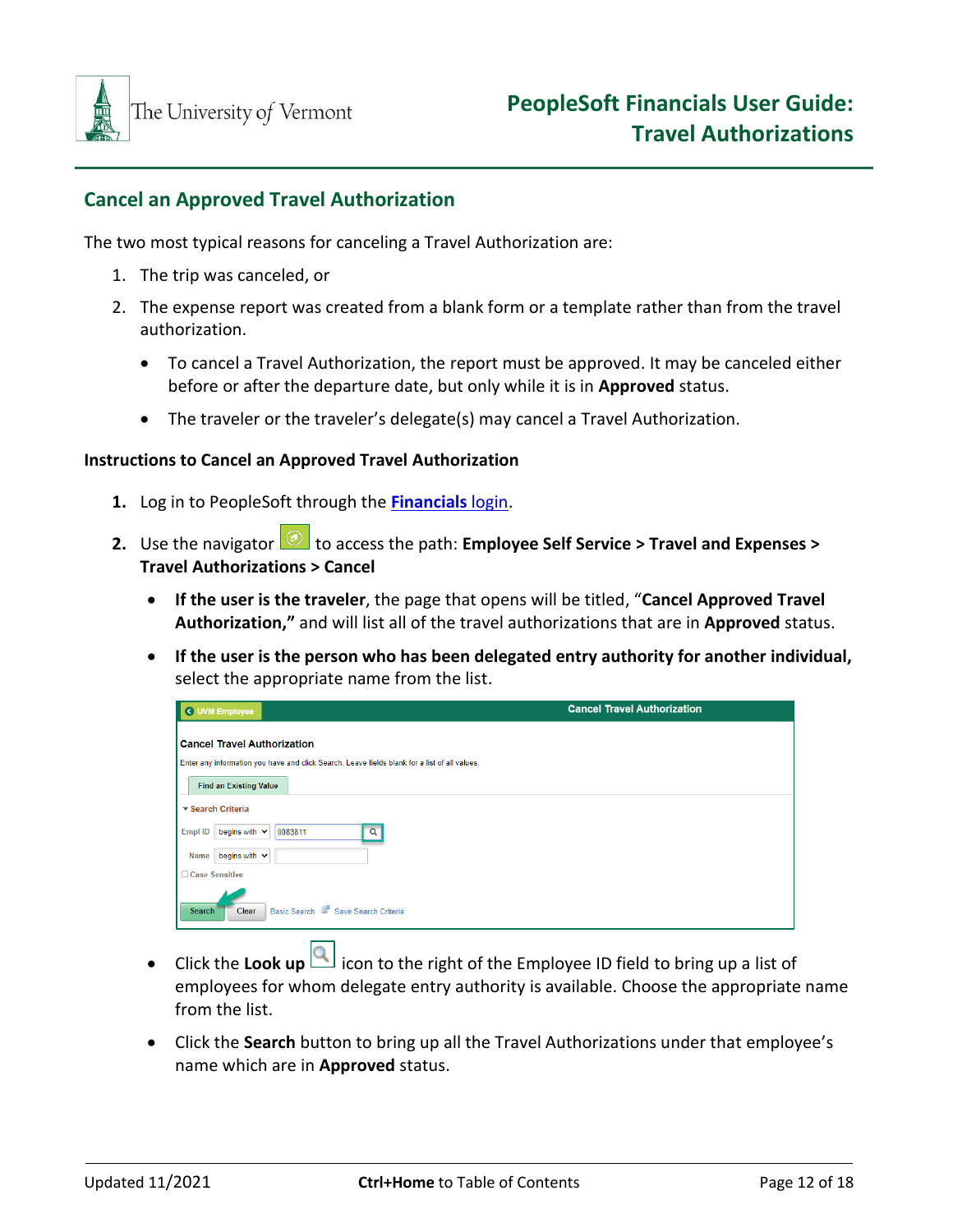

**3.** Place a checkmark in the **Select** box beside the Travel Authorization(s) to cancel.



- **4.** Click the **Cancel Selected Travel Authorization(s)** button. **NOTE:** Once the button has been clicked, it cannot be changed.
- **5.** A confirmation that the selected Travel Authorization has been canceled will appear. **NOTE:** Although the Travel Authorization was canceled, the message will say **Save Confirmation**.

| <b>UVM Employee</b>                                    | <b>Cancel</b> |
|--------------------------------------------------------|---------------|
| <b>Travel and Expense</b>                              |               |
| <b>Cancel Approved Travel Authorization</b>            |               |
| <b>John Dorris</b>                                     |               |
| The selected transaction(s) have been cancelled.<br>OK |               |

**6.** Click **OK** to confirm acknowledgment of the cancellation.

# <span id="page-12-0"></span>**Delete a Travel Authorization**

In the following two situations, a Travel Authorization can be deleted:

- If the Travel Authorization has been created but not yet submitted, or
- If the Travel Authorization has been submitted and withdrawn or sent back by the approver. In other words, if the creator has access to modify it, then they also have access to delete it.

The traveler or the traveler's delegate can delete a Travel Authorization.

**1.** Log in to PeopleSoft through the **[Financials](https://www.uvm.edu/~erp/portal/)** login.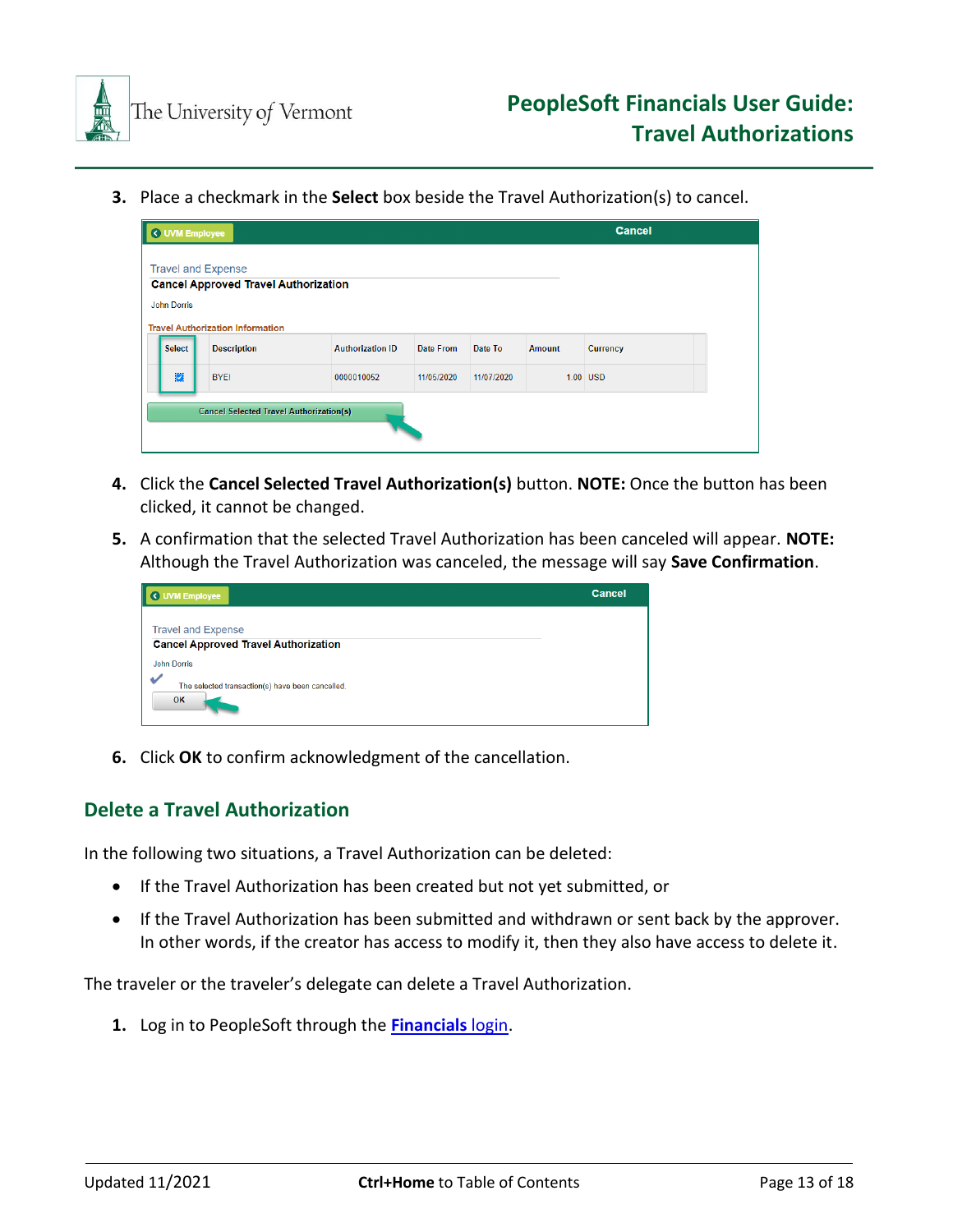

**2.** On the **UVM Employee Homepage** click the **Travel Authorizations** tile.



**3.** Choose one of the status options from the menu on the left that accurately describes the status of the authorization you are looking for.

| Welcome to PeopleSoft f<br>The University of Vermont          |                                    |                         |                                 |                    |                           |                      |            |                |  | New |
|---------------------------------------------------------------|------------------------------------|-------------------------|---------------------------------|--------------------|---------------------------|----------------------|------------|----------------|--|-----|
|                                                               | <b>Travel Authorization Search</b> |                         |                                 |                    |                           |                      |            |                |  |     |
| Tiffany Barker Cook ⊙<br>0083811<br><b>Controllers Office</b> |                                    |                         |                                 |                    |                           |                      |            |                |  |     |
| Returned                                                      | $\circ$                            |                         | <b>Pending Authorizations</b>   |                    |                           |                      |            |                |  |     |
| Denied                                                        | $\circ$                            | $\overline{\mathbf{Y}}$ | <b>Add Travel Authorization</b> |                    |                           |                      |            |                |  |     |
| Pending                                                       | $\mathbf{1}$                       |                         |                                 |                    |                           |                      |            |                |  |     |
|                                                               |                                    | Action $\circ$          | Description $\circ$             | Authorization ID © | <b>Business Purpose ©</b> | Trip Date $\Diamond$ | Location © | Amount $\circ$ |  |     |
| Submitted                                                     | $\left( \mathbf{1}\right)$         | $\odot$                 | <b>TEST</b>                     | 0000011448         | Training                  | 01/01/2022           | Alaska     | 100.00 USD     |  |     |
| Approved                                                      | $\circ$                            |                         |                                 |                    |                           |                      |            |                |  |     |
| View All                                                      | $\sqrt{2}$                         |                         |                                 |                    |                           |                      |            |                |  |     |
|                                                               |                                    |                         |                                 |                    |                           |                      |            |                |  |     |

- **4.** Click the **Action i**con next to the travel authorization you want to delete.
- **5.** Click **Delete Travel Authorization** from the action menu.
- **6.** A confirmation window will appear asking to confirm the deletion. Click Yes to delete or No to cancel.

| $\frac{1}{\sqrt{2}}$ The University of Vermont<br>Welcome to PeopleSoft FSCM<br>New Windo |                                     |                   |                                                                         |                    |                             |                      |            |            |  |  |  |
|-------------------------------------------------------------------------------------------|-------------------------------------|-------------------|-------------------------------------------------------------------------|--------------------|-----------------------------|----------------------|------------|------------|--|--|--|
| <b>Travel Authorization Search</b>                                                        |                                     |                   |                                                                         |                    |                             |                      |            |            |  |  |  |
| Tiffany Barker Cook ⊙<br>0083811<br>Controllers Office                                    |                                     |                   |                                                                         |                    |                             |                      |            |            |  |  |  |
| Returned                                                                                  | $\circ$                             |                   | <b>Pending Authorizations</b>                                           |                    |                             |                      |            |            |  |  |  |
| Denied                                                                                    | $\circledcirc$                      |                   | Add Travel Authorization                                                |                    |                             |                      |            |            |  |  |  |
| Pending                                                                                   | $\overline{\mathbf{f}}$             | Y                 |                                                                         |                    |                             |                      |            |            |  |  |  |
| Submitted                                                                                 | $\bigcap$<br>w                      | Action $\Diamond$ | Description 0                                                           | Authorization ID © | Business Purpose $\Diamond$ | Trip Date $\Diamond$ | Location 0 | Amount 0   |  |  |  |
| Approved                                                                                  | $\circ$<br>$\overline{\phantom{a}}$ | $\odot$           | <b>TEST</b>                                                             | 0000011448         | Training                    | 01/01/2022           | Alaska     | 100.00 USD |  |  |  |
| View All                                                                                  | $\circled{2}$                       |                   | Are you sure you want to delete this travel authorization?<br>Yes<br>No |                    |                             |                      |            |            |  |  |  |
|                                                                                           |                                     |                   |                                                                         |                    |                             |                      |            |            |  |  |  |

# <span id="page-13-0"></span>**Frequently Asked Questions**

## <span id="page-13-1"></span>**Travel and Expense Forms**

#### <span id="page-13-2"></span>**How do I get reimbursed for work/travel-related expenses?**

All reimbursable expenses incurred by employees must be submitted through the Travel and Expense Center in PeopleSoft. If trying to reimburse someone who is not a UVM employee, see [the Purchasing & Payment Methods Reference Guide \(PDF\)](https://www.uvm.edu/sites/default/files/Division-of-Finance/purchasing/purchasingpaymentmethods.pdf) for guidance.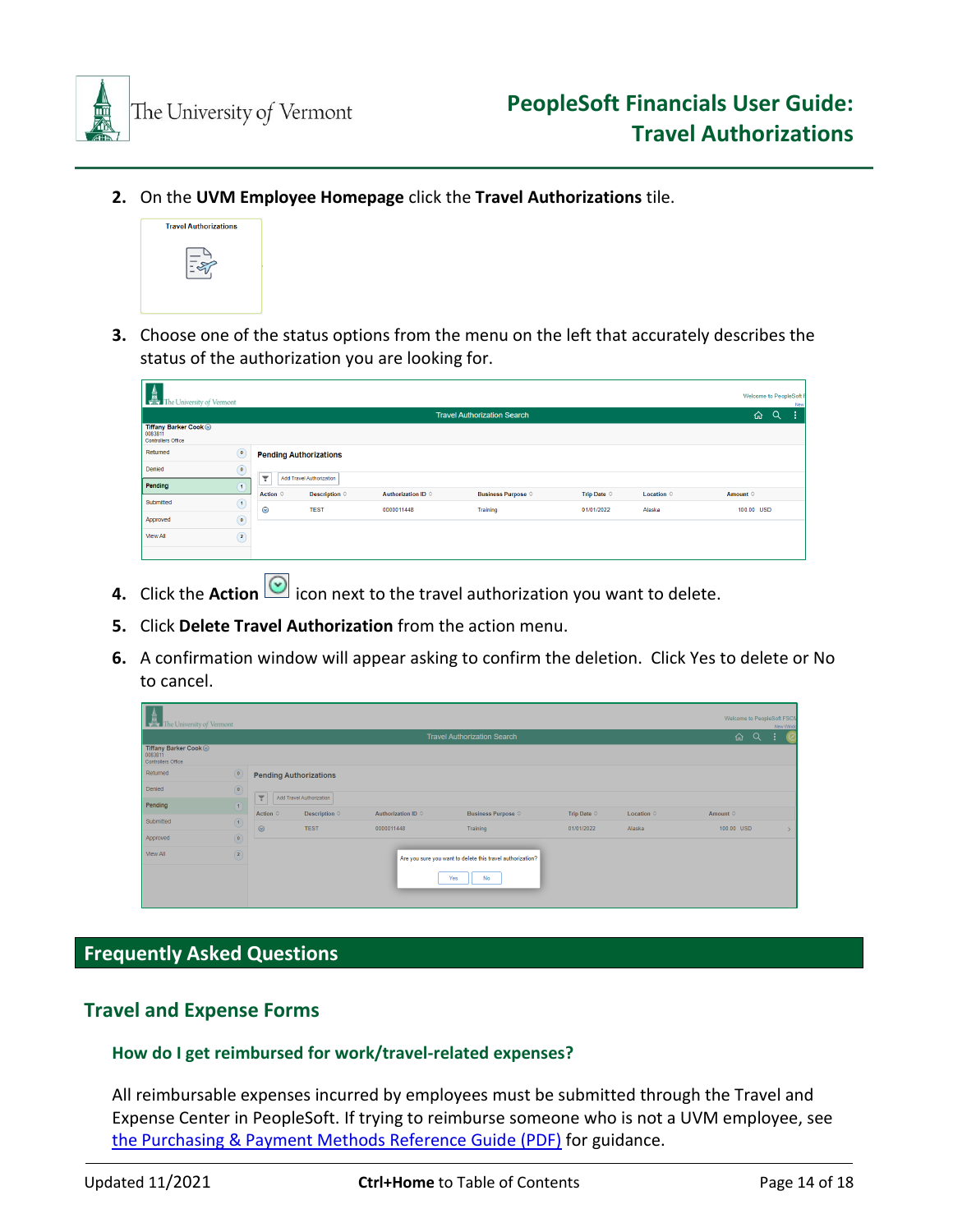

#### <span id="page-14-0"></span>**How do I know which form to use?**

There are three forms in the Travel and Expense Center:

- **1. Travel Authorization:** required to receive a cash advance, or to travel internationally outside of the United States or Canada. (**NOTE:** Some departments require a Travel Authorization prior to any travel, even if a cash advance is not needed—ask a business manager in the department if unsure.)
- **2. Cash Advance:** required if traveling and need to take University money along for planned expenses.
- **3. Expense Report**: required when there are expenses (travel or non-travel related) for which reimbursement is being requested.

#### <span id="page-14-1"></span>**What if I don't seem to have access to Travel and Expense forms?**

All University employees should have access to create Travel and Expense forms in PeopleSoft. Follow the instructions carefully, and ensure that the navigation is done precisely. It is particularly easy to think that the right item in the menu has been clicked, when it actually has not been.

Travel and Expense forms are available in the **PeopleSoft Financials** system, and the menu navigation is **Employee Self Service > Travel and Expense Center.** Enter a [Footprint](https://footprints.uvm.edu/catalystgroup.html) if issues are encountered.

## <span id="page-14-2"></span>**Travel Authorizations**

#### <span id="page-14-3"></span>**Why must one cancel a Travel Authorization that will not be used?**

As soon as it is budget-checked, a Travel Authorization places an encumbrance against the budget that must somehow be removed. Typically, it is removed when the Travel Authorization is used as the basis for creating an expense report. However, when the typical process is not followed (an expense report is not created from the Travel Authorization, or the trip is canceled), the Travel Authorization must be removed from the system in order to remove the encumbrance from the budget.

#### <span id="page-14-4"></span>**Can a Travel Authorization be canceled BEFORE it has been approved?**

**No**, before it has been approved, a Travel Authorization cannot be canceled, but it can be deleted by the traveler or the traveler's delegate. See the section Delete [a Travel Authorization](#page-12-0) of this guide.

**NOTE**: If a Travel Authorization was canceled due to the trip not taken, and there is an **approved** Cash Advance, then the **Cash Advance** needs to be either **canceled** (if funds were not received) or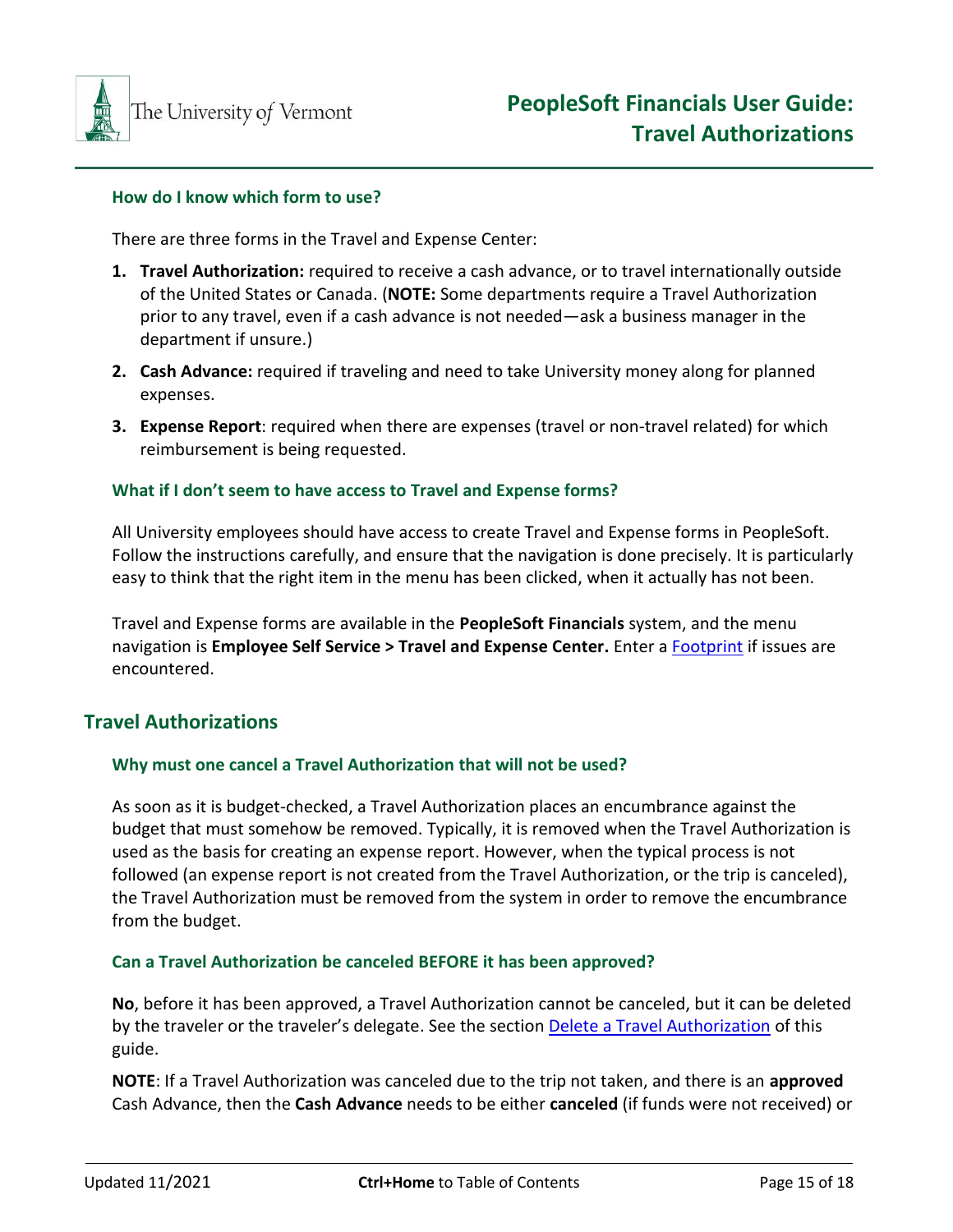

**reconciled** (if funds were received - either by applying the funds to an expense report, or by returning them to Treasury Services).

Approved Cash Advances may only be **canceled** by the Disbursement Center. Contact them to cancel the Cash Advance if the money was not picked up. If the money was picked up, return the full amount to Treasury Services and the Disbursement Center will then **reconcile** the Cash Advance.

The Travel Authorization will still need to be canceled.

#### <span id="page-15-0"></span>**Can the Approver delete a Travel Authorization?**

**No**, but they have two choices:

- **a.** The approver can effectively close out a Travel Authorization by denying it. Open the Travel Authorization from the worklist and use the **Deny** button at the bottom of the page.
- **b.** The approver can return the Travel Authorization to the traveler so that the traveler or traveler's delegate can delete it. Open the Travel Authorization from the worklist and use the **Send Back** button at the bottom of the page. Using the Send Back button will NOT send a notification to the traveler or delegate who entered the report. The traveler or delegate will have to navigate through Employee Self Service.

#### <span id="page-15-1"></span>**Why is it necessary to delete or deny a Travel Authorization that will not be used?**

As soon as it is budget-checked, a Travel Authorization places an encumbrance against the budget which must somehow be removed. Typically, it is removed when the Travel Authorization is used as the basis for creating an expense report. However, when this process is not followed (an expense report is not created from the Travel Authorization), the Travel Authorization must be removed from the system in order to remove the encumbrance from the budget.

#### <span id="page-15-2"></span>**Can a Travel Authorization be deleted AFTER it has been approved?**

**No**, after it has been approved, a Travel Authorization cannot be deleted, but it can be canceled. See the section entitled Cancel an Approved Travel Authorization in this guide.

**NOTE:** The workflow for the approval of Travel Authorizations (like expense reports) is based on the department(s) being used in the chartstring. For example, if someone is traveling on another department's budget, that department's approver must approve their Travel Authorization.

#### <span id="page-15-3"></span>**Do I need a Travel Authorization?**

A travel authorization is needed if a department requires it, if planning to request a cash advance, or to travel internationally outside of the United States or Canada.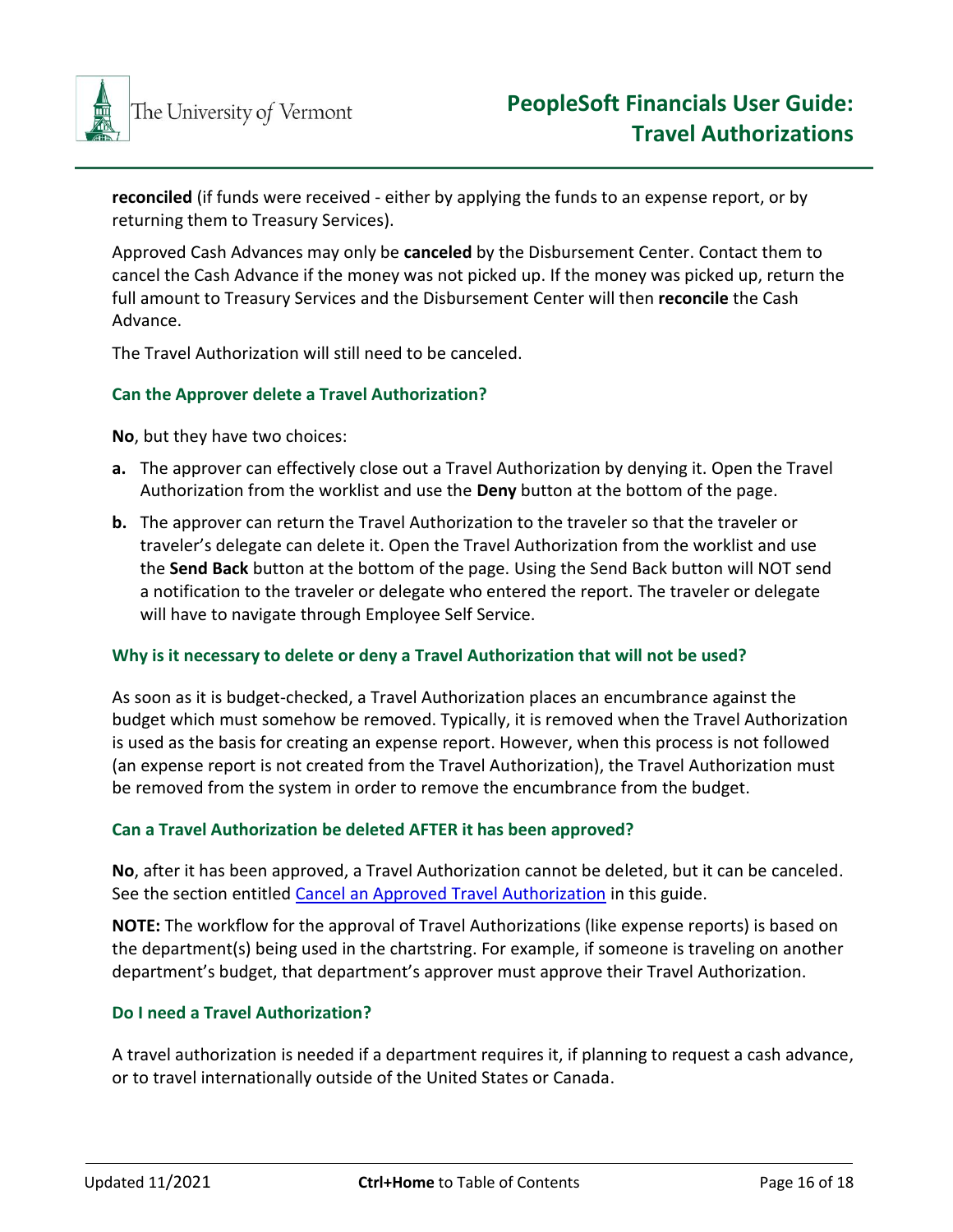

#### <span id="page-16-0"></span>**What if I create a Travel Authorization and decide not to use it?**

A Travel Authorization creates an encumbrance against the budget, which must be removed. (It is normally removed through the creation of an expense report.) In the case where a travel authorization is not used, it must be deleted by the creator prior to approval, or canceled by the Disbursement Center travel team after it has been approved. See [Cancel an Approved Travel](#page-11-0)  [Authorization.](#page-11-0) For more information, email the [Disbursement Center](mailto:travel@uvm.edu) or submit [a Footprint](https://footprints.uvm.edu/catalystgroup.html) ticket.

Apply the cash advance (the page is titled: Apply Cash Advance(s)). Take this page, along with the funds that are being returned, to Treasury Services. The page that is required to be printed displays all of the information that the cashiers will need in order to properly process these funds.

# <span id="page-16-1"></span>**Resources/Help**

# <span id="page-16-2"></span>**Help/Footprints**

If you have questions about information in this document, or, if after reading it, you cannot find the information you need, please submit a PeopleSoft help desk ticket in [Footprints.](https://footprints.uvm.edu/catalystgroup.html)

# <span id="page-16-3"></span>**Helpful Links**

- [Cash Advances User Guide \(PDF\)](http://www.uvm.edu/sites/default/files/Division-of-Finance/UserGuides/cashadvances.pdf)
- Expense Reports [User Guide \(PDF\)](http://www.uvm.edu/sites/default/files/Division-of-Finance/UserGuides/expensereports.pdf)
- Travel Approvals [User Guide \(PDF\)](http://www.uvm.edu/sites/default/files/Division-of-Finance/UserGuides/travelapprovals.pdf)
- [Purchasing & Payment Methods Reference Guide \(PDF\)](https://www.uvm.edu/sites/default/files/Division-of-Finance/purchasing/purchasingpaymentmethods.pdf)
- Petty Cash User Guide (PDF)
- UFS Roadshow [Training Topics \(PDF\)](https://www.uvm.edu/sites/default/files/Division-of-Finance/ufsroadshow.pdf)
- [Professional Development & Training Classes](http://www.uvm.edu/develop/?Page=skills/classesbydate.html)

## <span id="page-16-4"></span>**Training**

- [UFS Roadshow Topics \(PDF\)](https://www.uvm.edu/sites/default/files/Division-of-Finance/ufsroadshow.pdf)
- [Professional Development & Training Classes](http://www.uvm.edu/develop/?Page=skills/classesbydate.html)

## <span id="page-16-5"></span>**Relevant UVM Departments**

• [Disbursement Center Travel](https://www.uvm.edu/finance/travel) & Expense